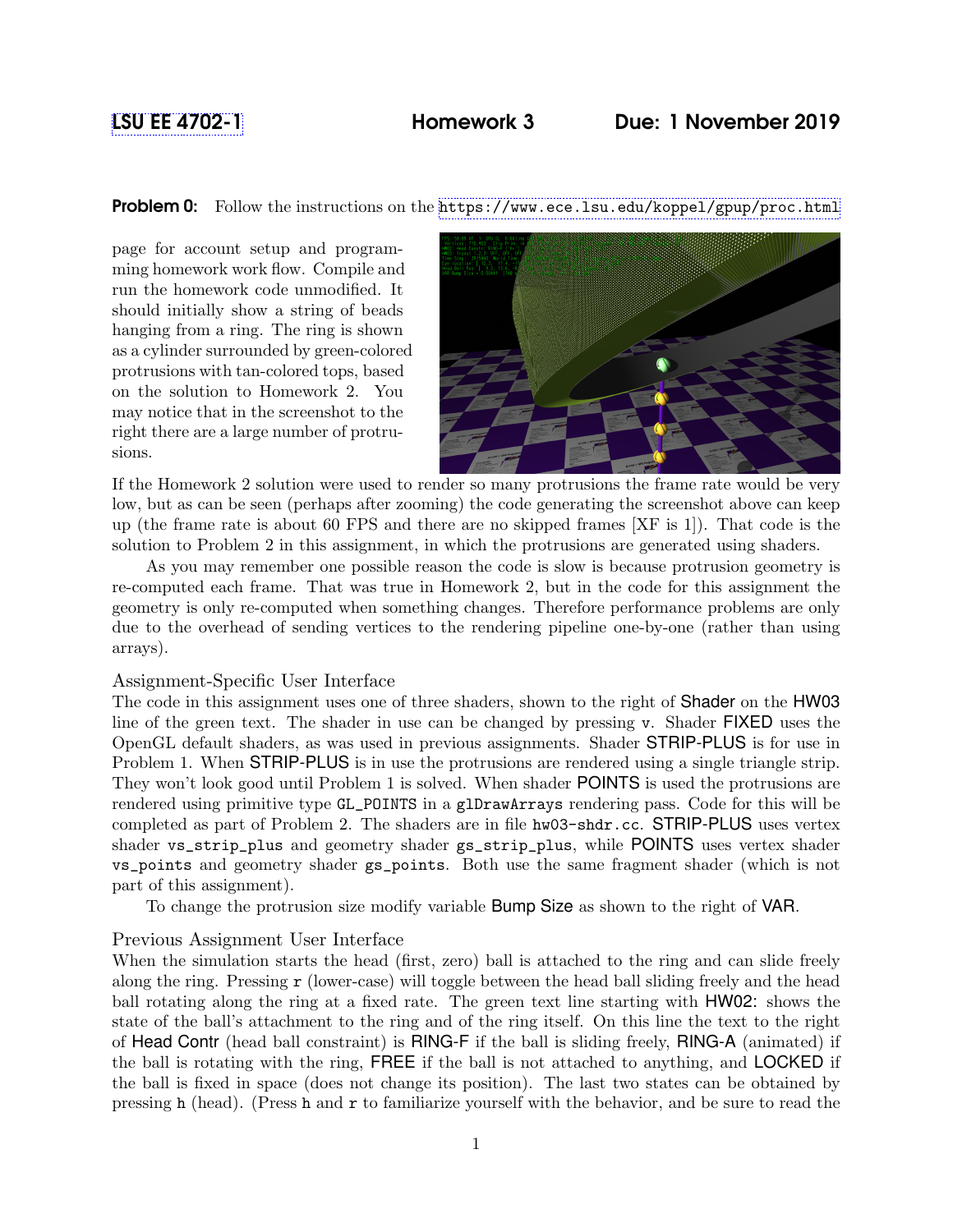next Common User Interface section which describes other available UI features, such as moving the viewer and pausing simulation.)

When in mode **RING-A** the rotation rate is determined by variable **VAR Rotation rate** (variable hw01.omega in the code). See the Common User Interface section below to see how to change that and other variables.

Pressing f toggles friction on and off, the state is shown to the right of Friction and by the color of the ring. When friction is turned on the ring color is yellowish, like sandpaper. Pressing R spins the ring.

#### Common User Interface

Press h (head) will grab or release one end (to be precise, the ball at one end) and pressing t (tail) will grab or release the other end. (Actually, those keys toggle between the OC\_Locked and OC\_Free constraint of their respective balls.)

Press digits 1 through 4 to initialize different scenes, the program starts with scene 1. Scene 1 starts with the balls arranged almost vertically. Scene 2 starts with the balls arranged horizontally, and they will start swinging. Each time scene 1 and 2 are initialized the ring is positioned to a new position. In scenes 3 and 4 the ring is always positioned the same way.

Press Ctrl= to increase the size of the green text and Ctrl- to decrease the size. Initially the arrow keys, PageUp, and PageDown can be used to move around the scene. Press (lower-case) b and then use the arrow and page keys to move the tail ball around. Press l to move the light around and e to move the eye (which is what the arrow keys do when the program starts).

The + and - keys can be used to change the value of certain variables to change things like the light intensity, spring constant, and variables needed for this assignment. The variable currently affected by the + and - keys is shown in the bottom line of green text. Pressing Tab cycles through the different variables.

### Code Generation and Debug Support

The compiler generates two versions of the code, hw03 and hw03-debug. Use hw03 to measure performance, but use hw03-debug for debugging. The hw03-debug version is compiled with optimization turned off and with OpenGL error checking turned on. You are strongly encouraged to run hw03-debug under the GNU debugger, gdb. See the material under "Running and Debugging the Assignment" on the course procedures page.

Keys y, Y, and Z toggle the value of host Boolean variables opt\_tryout1, opt\_tryout2, and opt\_tryout3. and corresponding shader variables tryout.x, tryout.y, and tryout.z. The user interface can also be used to modify host floating-point variable opt\_tryoutf and corresponding shader variable tryoutf using the Tab,  $+$ , and  $-$  keys, see the previous section. These variables are intended for debugging and trying things out.

There are problems on the next page.